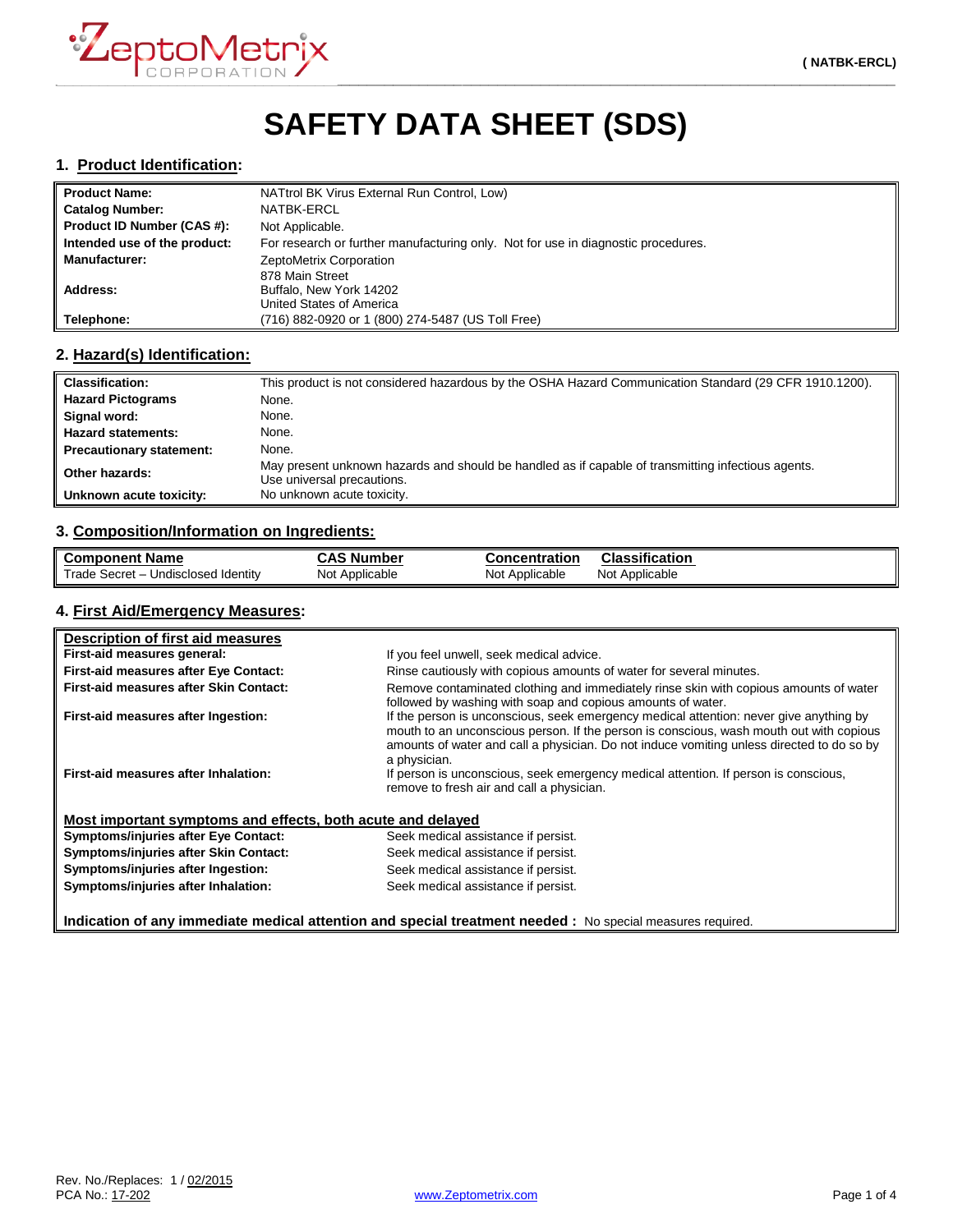

| Use an extinguishing agent suitable for the surrounding area.                                                                              |
|--------------------------------------------------------------------------------------------------------------------------------------------|
| Use an extinguishing agent suitable for the surrounding area.                                                                              |
|                                                                                                                                            |
| Special hazards arising from the substance or mixture                                                                                      |
| No known hazards.                                                                                                                          |
| No known hazards.                                                                                                                          |
| No known hazards.                                                                                                                          |
|                                                                                                                                            |
|                                                                                                                                            |
| Exercise caution when fighting a fire.                                                                                                     |
| Firefighters should wear protective gear. Do not enter fire area without proper protective<br>equipment, including respiratory protection. |
|                                                                                                                                            |

#### **6. Accidental Release Measures:**

| Personal precautions, protective equipment and emergency procedures |                                                                                  |  |
|---------------------------------------------------------------------|----------------------------------------------------------------------------------|--|
| General measures:                                                   | Use appropriate personal protective equipment (PPE) and appropriate laboratory   |  |
|                                                                     | procedures.                                                                      |  |
|                                                                     |                                                                                  |  |
| For non-emergency personnel                                         |                                                                                  |  |
| <b>Protective equipment:</b>                                        | Use appropriate personal protective equipment (PPE).                             |  |
| <b>Emergency procedures:</b>                                        | Use appropriate emergency laboratory procedures.                                 |  |
|                                                                     |                                                                                  |  |
| For emergency responders                                            |                                                                                  |  |
| <b>Protective equipment:</b>                                        | Use appropriate personal protective equipment (PPE).                             |  |
| <b>Emergency procedures:</b>                                        | Use appropriate emergency procedures.                                            |  |
|                                                                     |                                                                                  |  |
| Methods and material for containment and cleaning up                |                                                                                  |  |
| For containment:                                                    | Contain material in accordance to State and Federal regulations.                 |  |
| Methods for cleaning up:                                            | Follow and dispose of material in accordance to State and Federal waste disposal |  |
|                                                                     | regulations.                                                                     |  |

# **7. Handling and Storage:**

| Precautions for safe handling: | Handle in accordance with good laboratory practices and safety procedures. |
|--------------------------------|----------------------------------------------------------------------------|
| <b>Storage conditions:</b>     | Store in a dry and cool place. Keep container closed when not in use.      |
| Incompatible products:         | No Data Available.                                                         |
| Incompatible materials:        | No Data Available.                                                         |
| Storage:                       | Recommended storage temperature 2-8 degrees Celsius.                       |

# **8. Exposure Controls and Personal Protection:**

| Appropriate engineering controls:     | Use universal precautions. Product may present unknown biohazard.                        |
|---------------------------------------|------------------------------------------------------------------------------------------|
| <b>Personal Protective Equipment:</b> | Use laboratory coat, protective gloves, safety glasses and suitable protective clothing. |
| Pictograms:                           |                                                                                          |
| <b>Eye/Face protection:</b>           | Wear in accordance with good laboratory practices and safety procedures.                 |
| Skin and body protection:             | Wear in accordance with good laboratory practices and safety procedures.                 |
| <b>Respiratory protection:</b>        | Wear in accordance with good laboratory practices and safety procedures.                 |
| Hand protection:                      | Wear in accordance with good laboratory practices and safety procedures.                 |
| <b>Mechanical protection:</b>         | Wear in accordance with good laboratory practices and safety procedures.                 |
| <b>Special work practices:</b>        | Follow purchaser's safety program.                                                       |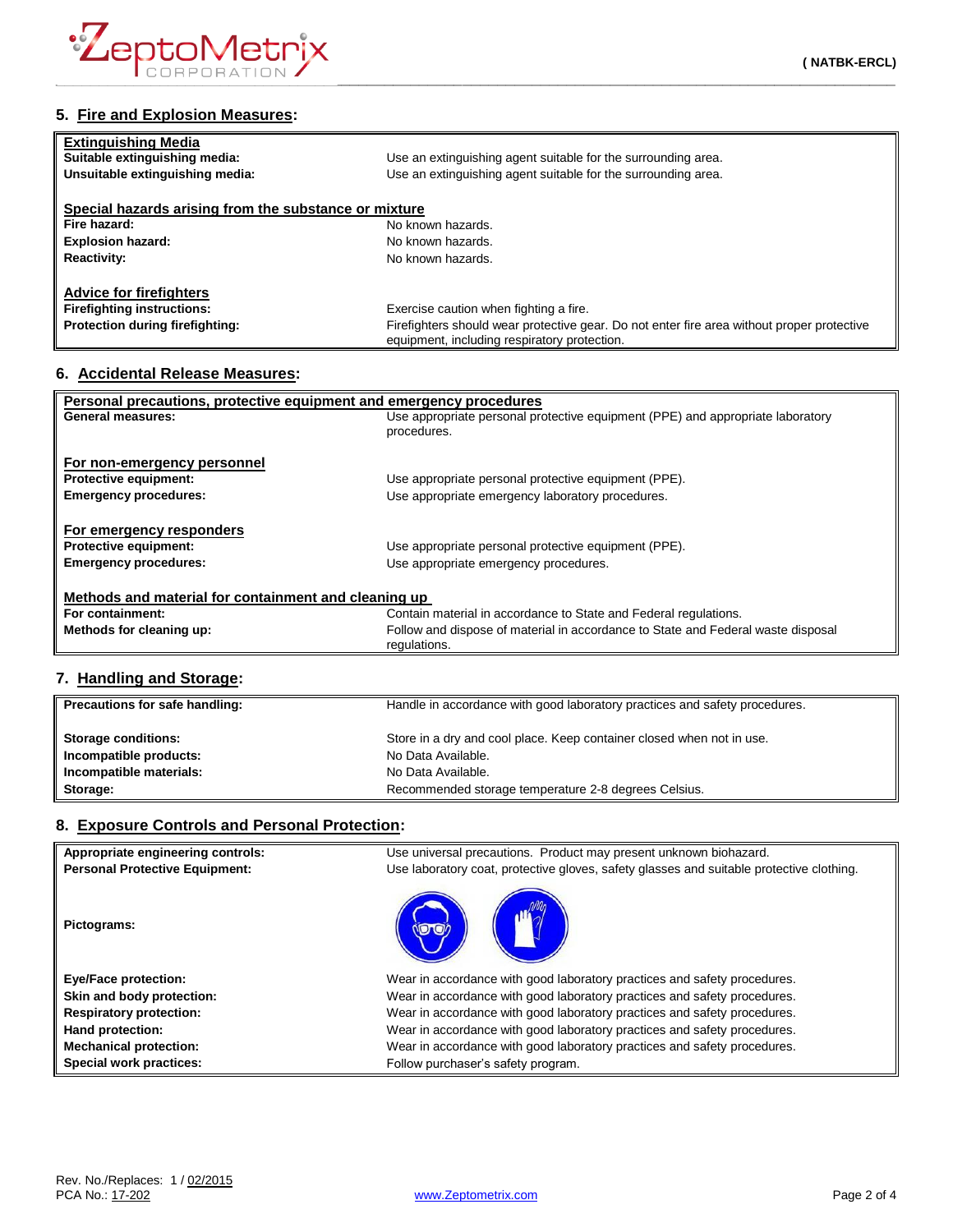# **9. Physical and Chemical Properties:**

| <b>Physical State:</b>                        | Liquid at room temperature. |
|-----------------------------------------------|-----------------------------|
| Appearance/color:                             | Clear, pale amber solution. |
| Odor:                                         | No Data Available.          |
| Odor threshold:                               | No Data Available.          |
| pH:                                           | No Data Available.          |
| Melting point/freezing point:                 | No Data Available.          |
| <b>Boiling point:</b>                         | No Data Available.          |
| Flash point:                                  | No Data Available.          |
| <b>Evaporation rate:</b>                      | No Data Available.          |
| <b>Flammability:</b>                          | No Data Available.          |
| Upper/lower flammability or explosive limits: | No Data Available.          |
| Vapor pressure:                               | No Data Available.          |
| Vapor density:                                | No Data Available.          |
| <b>Relative density:</b>                      | No Data Available.          |
| Solubility(ies):                              | No Data Available.          |
| <b>Partition coefficient:</b>                 | No Data Available.          |
| Auto-ignition temperature:                    | No Data Available.          |
| <b>Decomposition temperature:</b>             | No Data Available.          |
| Viscosity:                                    | No Data Available.          |
| Other information:                            | No Data Available.          |

## **10. Stability and Reactivity:**

| <b>Reactivity:</b>                  | No Data Available.                                                                                      |
|-------------------------------------|---------------------------------------------------------------------------------------------------------|
| <b>Chemical stability:</b>          | The product is stable.                                                                                  |
| Possibility of hazardous reactions: | Under normal conditions of storage and use, hazardous reactions will not occur.                         |
| <b>Conditions to avoid:</b>         | No Data Available.                                                                                      |
| Incompatible materials:             | No Data Available.                                                                                      |
| Hazardous decomposition products:   | Under normal conditions of storage and use, hazardous decomposition products should<br>not be produced. |

## **11. Toxicological Information:**

| <b>Skin corrosion/irritation:</b>                   | No Data Available. |
|-----------------------------------------------------|--------------------|
| Eye damage/irritation:                              | No Data Available. |
| <b>Respiratory damage/irritation:</b>               | No Data Available. |
| Ingestion damage/irritation:                        | No Data Available. |
| Specific target organ toxicity (single exposure):   | No Data Available. |
| Specific target organ toxicity (repeated exposure): | No Data Available. |
| Numerical measure of toxicity:                      | No Data Available. |
| Symptoms/injuries after skin contact:               | No Data Available. |
| Symptoms/injuries after eye contact:                | No Data Available. |
| Symptoms/injuries after inhalation:                 | No Data Available. |
| Symptoms/injuries after ingestion:                  | No Data Available. |

## **12. Ecological Information:**

| Ecotoxicity:                   | No Data Available. |
|--------------------------------|--------------------|
| Persistence and degradability: | No Data Available. |
| Bioaccumulative potential:     | No Data Available. |
| <b>Mobility in soil:</b>       | No Data Available. |
| Other adverse effects:         | No Data Available. |

## **13. Disposal Information:**

| Waste disposal recommendations: | Dispose of material in accordance to local, State and Federal waste disposal regulations. |
|---------------------------------|-------------------------------------------------------------------------------------------|